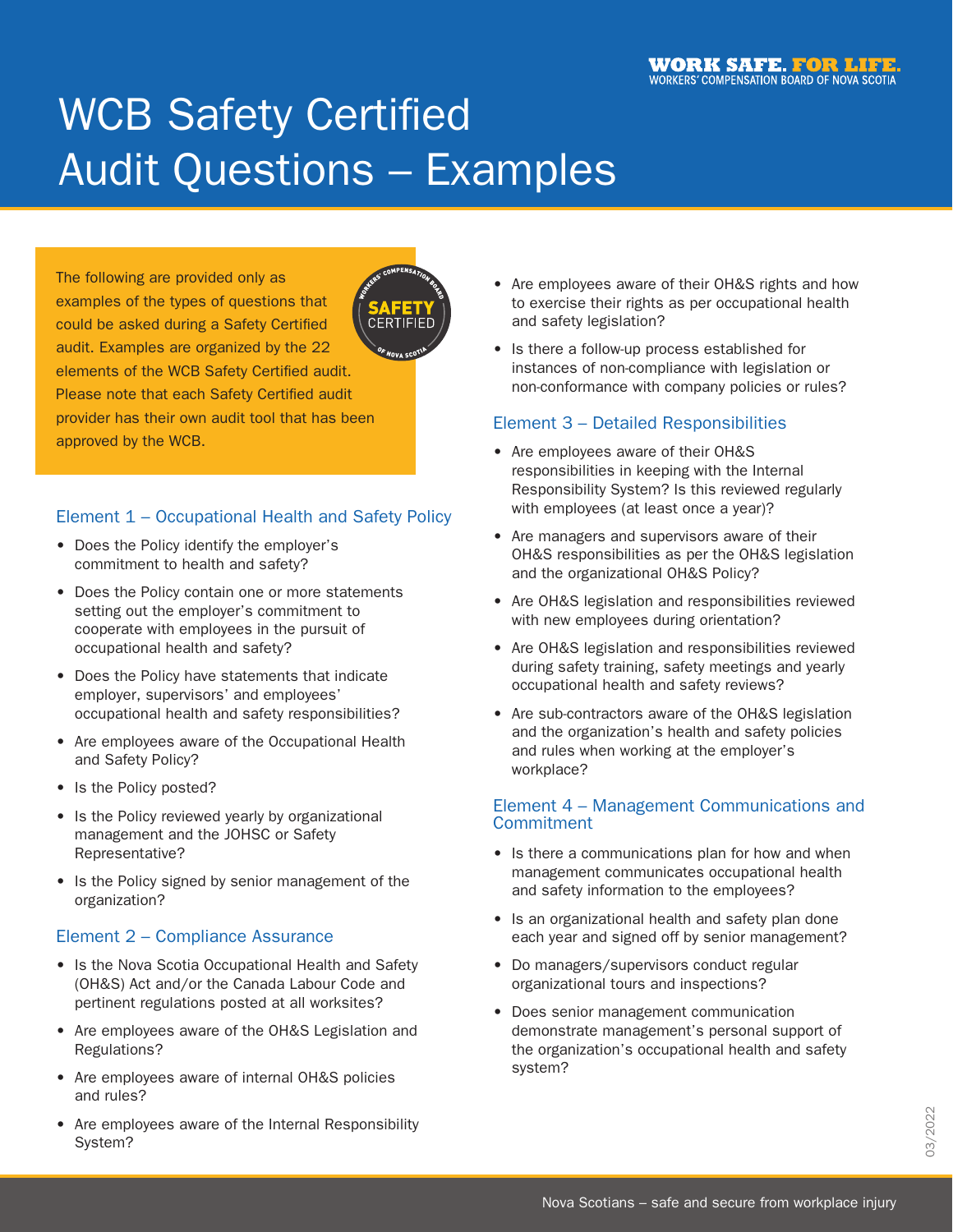

## Element 5 – Training: Management

- Are managers and supervisors adequately aware of the organization's occupational health and safety program?
- Are managers and supervisors adequately aware of their responsibilities under the OH&S legislation and the organization's OH&S policies and rules?
- Are managers and supervisors adequately aware of the OH&S legislation as it applies to their workplace?
- Are managers and supervisors adequately aware of the importance of safe work procedures?
- Are managers and supervisors adequately aware of hazards that exist in their workplace?
- Does management understand the need for adequate JOHSC and/or employee input into the design of the organization's OH&S program?
- Are adequate training records available to determine the criteria required by this Element?

#### Element 6 – Training: On the Job

- Are employees adequately aware of the organization's OH&S program?
- Are employees adequately aware of their responsibilities under OH&S law?
- Are employees adequately aware of their responsibilities as per company policies and rules?
- Are employees adequately aware of OH&S legislation as it applies to their workplace?
- Are employees adequately aware of the importance of safe work procedures and how they are developed?
- Are employees adequately aware of hazards that exist in their workplace?
- Are employees involved, either directly or through the JOHSC, in the design of the OH&S training program?
- Are adequate training records available to determine the criteria required by this Element?

## Element 7 – Training: Orientation

- Are new employees aware of the employer's OH&S program, including OH&S policies and safe work procedures as they apply to the new job?
- Are new employees trained adequately to perform their duties?
- Are new employees adequately aware of their rights and responsibilities as per the OH&S legislation?
- Is there adequate input into the design of the OH&S orientation program from the JOHSC and/or other appropriate employee representatives?
- Is orientation training provided to employees before they are exposed to any hazard on a new job?
- Are adequate training records available to determine the criteria required by this Element?

#### Element 8 – Worker Participation: JOHSC and Safety Representative

- Does a Joint Occupational Health & Safety Committee or Health and Safety Representative exist in the workplace?
- Is the process for selecting the JOHSC members or Health and Safety Representative in compliance with the OH&S legislation?
- Have the JOHSC members or H&S Representative received appropriate training to enable them to adequately perform their duties?
- Has the JOHSC established terms of reference and/or rules of procedure?
- Are JOHSC meetings held on an adequate frequency and are adequate meeting minutes kept?
- Is management response to issues raised by the JOHSC adequate, and does it meet the requirements of the OH&S legislation?

#### Element 9 – Incident Reports and Investigations

- Is there a written incident/accident investigation procedure that includes how to report an incident/ accident?
- Does the procedure identify the process for determining how and when incidents are investigated?
- Are timeframes established for each aspect of the incident/accident investigation process – reporting, investigating, recommendations, remedial actions, sign-off?
- Is there a standard incident/accident report form that includes immediate cause(s), root cause(s), and remedial actions?
- Have persons involved in incident/accident investigation received adequate training to carry out their duties?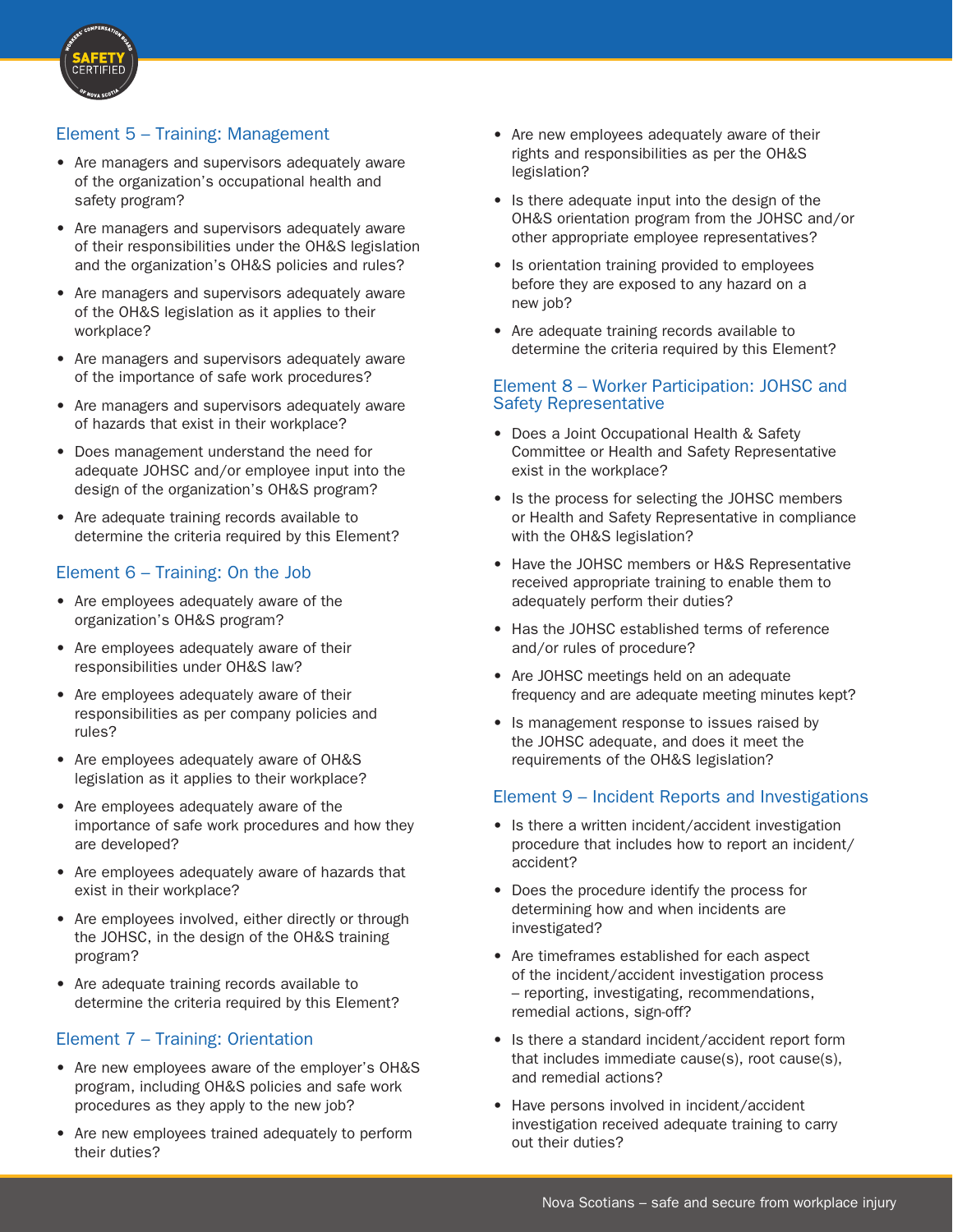

- Do JOHSC members or the H&S Representative participate in incident/accident investigations?
- Are investigation results communicated to all employees?
- Is there a process to identify recurring or similar incidents/accidents?

#### Element 10 – Inspections

- Is there an appropriate inspection schedule (daily, weekly, monthly, quarterly, or yearly)?
- Are pre-use of equipment inspections carried out?
- Are inspection checklists used?
- Are inspections carried out as required by OH&S law and organizational policies and rules?
- Are managers, employees and JOHSC/Safety Representatives involved in inspections?
- Are inspections carried out on a regular basis in all workplaces?
- Are employees doing inspections adequately trained to do inspections?
- Are workplace deficiencies that are identified in the inspections being remedied?
- Is there a process in place to identify issues that have been identified in previous inspections?
- Is there adequate record keeping of inspection reports?
- Do senior organization managers review inspection reports?

#### Element 11 – Hazard Assessments

- Is there a system in place to identify all workplace hazards including physical, ergonomic, indoor air quality (biological, chemical and particulate substance) and workplace violence?
- As part of the hazard assessment system, are controls in place to limit hazard exposure?
- As part of the hazard assessment system, is there a process to rectify identified hazards?
- Are new and seasoned employees trained in hazard identification and hazard control?
- Is the JOHSC or Safety Representative trained in hazard identification and evaluation?
- Are there written organizational policies, procedures, or rules in place to identify hazards and injuries?
- Is the workplace hazard assessment system updated with changes to organizational procedures?
- Is the workplace hazard identification process reviewed on a regular basis?

#### Element 12 – Work Refusal Process

- Are employees aware of their right to refuse unhealthy or unsafe work?
- Are employees aware of the process to report a workplace refusal, including legislation?
- Is there a written procedure and forms to document the process?
- Is training given to employees on the right to refuse unsafe and unhealthy work?
- Are employees aware that if one worker exercises his/her right to refuse an unsafe job, they have to be advised of the refusal if they are asked to do the same work?
- Is the employer aware that they can't discriminate against a worker who exercises his/her right to refuse unsafe or unhealthy work?

#### Element 13 – Safe Work Practices and Procedures

- Does the employer have a policy and procedure that outlines the process on developing, implementing, and reviewing safe work practices and procedures?
- Is there adequate input from the JOHSC or Safety Representative in the development of safe work practices and procedures?
- Are safe work practices and procedures adequate and appropriate for the work performed in the workplace?
- Are safe work practices and procedures reviewed annually or when work practices change? Is there documentation to support these reviews and/or changes?

#### Element 14 – Emergency Preparedness

- Are there staff trained in First Aid, in keeping with the Nova Scotia Occupational Health and Safety (NS OH&S) First Aid Regulations?
- Are first aid kits available and maintained as per the NS OH&S First Aid Regulations?
- Is there adequate staff available for first aid in the workplace as per the NS OH&S First Aid Regulations?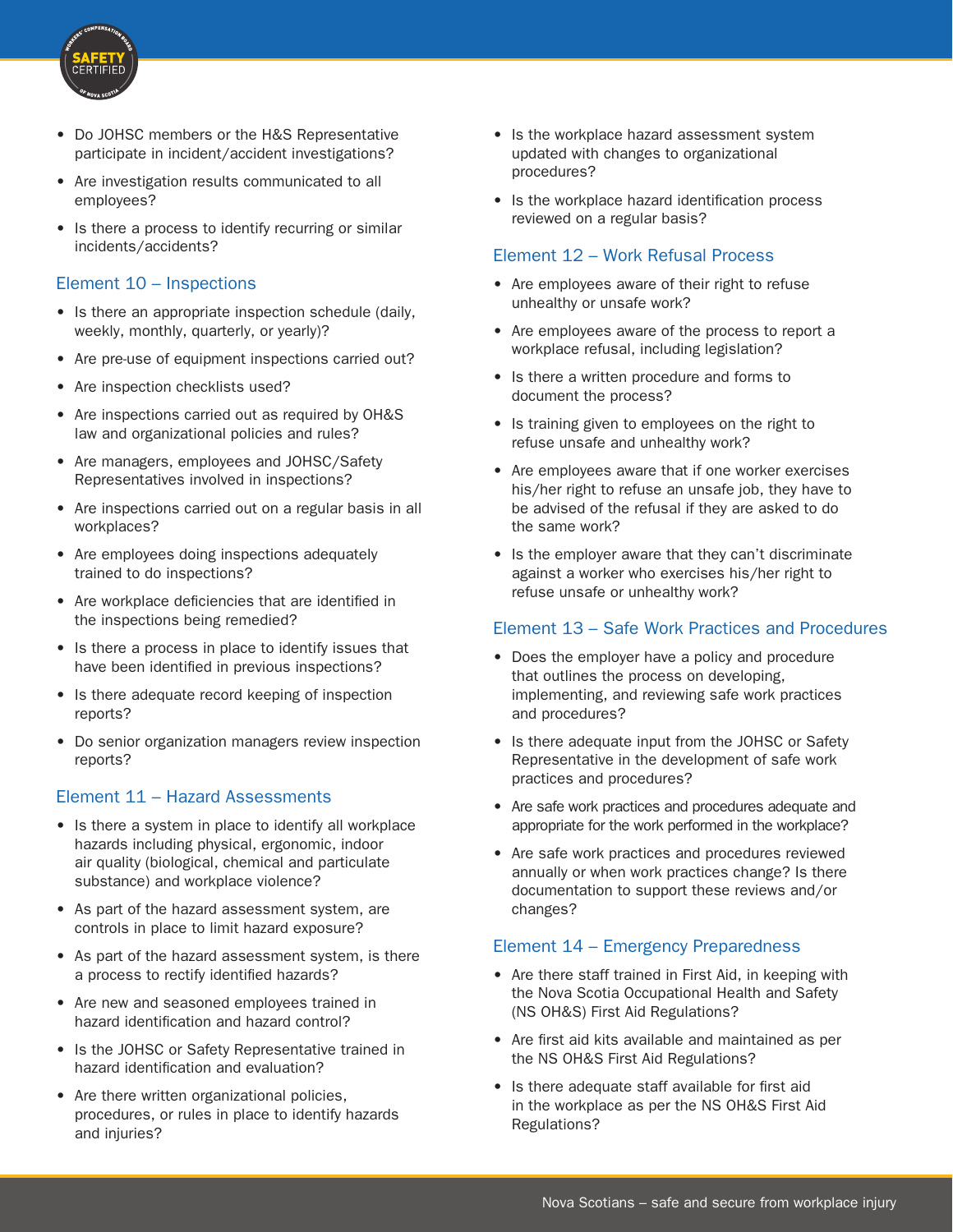

- Are there adequate fire extinguishers in the workplace and are they inspected regularly?
- In case of fire or emergency in the workplace, is there an emergency plan in place that includes emergency exits, fire/emergency wardens, and assembly areas? Has this plan been practiced on a regular basis?
- Is there an emergency plan in place to evacuate employees from exposure to environmental pollutants, contain exposure where appropriate, and report to authorities?
- Is emergency preparedness training given to all employees who deal with all workplace emergencies?
- Are emergency procedures posted at relevant places in the organization; i.e. lunch/common rooms, exits, safety notice boards, etc.
- Is emergency preparedness updated with organizational changes?

## Element 15 – Employer Rules

- Are there adequate employer policies and rules for all workplace hazards where warranted?
- Is there adequate JOHSC/Safety Representative/ Employee input and participation in company occupational health and safety policies and rules?
- Are there rules in place to deal with workplace discipline?

*Note: Element 15 does not include issues that are covered in other criteria, such as Permits/Special Procedures, Safe Work Practices, Personal Protective Equipment and others.*

## Element 16 – Contractor Health and Safety

- Is the Contractor informed of relevant health and safety issues and policies before they start work at the site?
- Is the Contractor advised of the proper PPE to wear and when?
- Does the Contractor have the proper training to do the job required by the organization?
- Does the Contractor have the proper and safe equipment to perform the required task?
- Has the Contractor signed a declaration to agree to the organization's occupational health and safety rules and policies, and to adhere to occupational health and safety law and regulations?
- Does the Contractor have WCB coverage or private insurer coverage?
- Has a WCB Clearance Letter been provided to confirm Contractor's WCB account is in good standing?

## Element 17 – Data Analysis / Objectives / **Standards**

- Is there a tracking system in place to track daily, weekly, monthly, and yearly occupational health and safety program statistics?
- Are there appropriate objectives or standards established to evaluate the organization's occupational health and safety program?
- Is there a yearly occupational health and safety plan with objectives? If so, is it communicated to all employees?
- Are there standards in place for employees to deal with: – incident/accident investigation?
	- inspections?
	- personal protective equipment?
	- training?
	- emergency preparedness?
	- other OH&S system elements?
- Is appropriate action taken when established objectives or standards are not met?

#### Element 18 – Occupational Health and Safety Meetings

- Are regular health and safety meetings held in keeping with organizational policy?
- Are employees briefed on hazards and reminded of the importance of occupational health and safety?
- Is attendance adequate at occupational health and safety meetings?
- Are topics at occupational health and safety meetings relevant?
- Do operational health and safety meetings follow agendas?
- Are operational health and safety meeting issues recorded, acted upon, and resolved?
- Do supervisors/managers take part in operational health and safety meetings?

## Element 19 – Maintenance Policy and Program

- Is all equipment maintained in a healthful and safe condition?
- Do competent personnel maintain the organization's equipment?